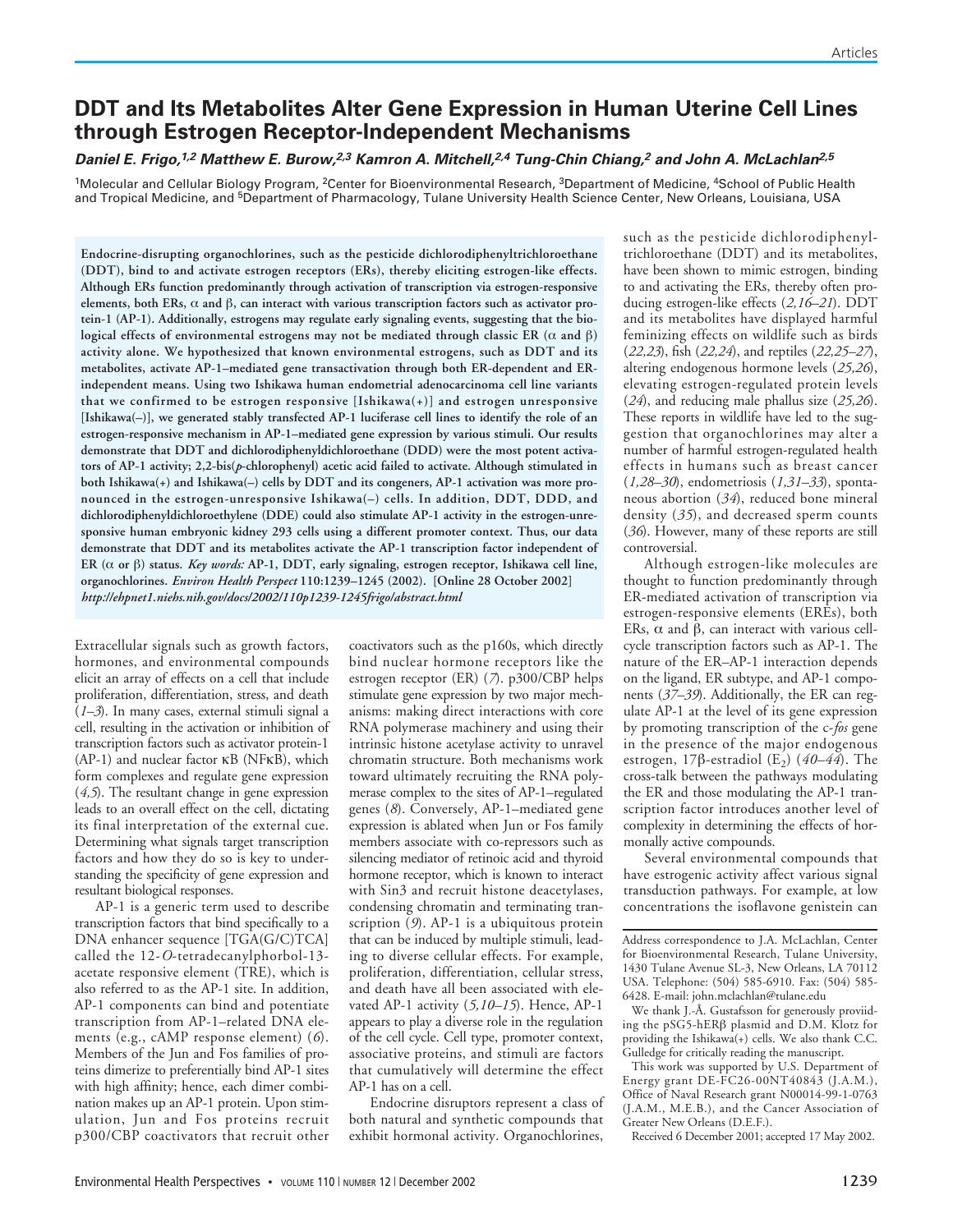bind to and activate ERs, but at high concentrations it binds to and inhibits receptor tyrosine kinase activity (*2*). Organochlorine compounds, such as DDT, the polychlorinated biphenyls 2´,4´,6´-trichloro- and 2´,3´,4´,5´-tetrachloro-4-biphenylol, β-hexachlorohexane, and heptachlor, activate multiple kinase pathways (*45–52*). The weakly estrogenic polychlorinated biphenyl Arochlor 1254 has been reported to induce AP-1 activity (*53,54*). In neurons, the endocrine disruptor β-hexachlorohexane up-regulates expression of c-*fos* (*55*). Methoxychlor (a member of the DDT family), catechol estrogens, and the organochlorine kepone can stimulate expression of estrogen-responsive genes in  $ER\alpha$ knockout mice treated with ICI 182,780 (*56,57*). Additionally, catechol estrogens promote the formation of breast tumors in ERαknockout mice that do not express ERβ in the mammary tissue, indicating the involvement of a non-ER (α or β) mechanism (*58*). Thus, compounds that can induce estrogenic responses may alter kinase signal transduction pathways via ER-dependent and/or ER-independent mechanisms, working through multiple mitogenic pathways. Hence, endocrine disruptors may cause adverse health effects due primarily to their pleiotropic nature rather than a single endocrine-altering event.

Given the ability of the ER to interact with AP-1 signaling and estrogenic compounds to elicit early signaling events, we hypothesized that known estrogenic organochlorines, such as DDT and its metabolites, could induce AP-1–mediated gene expression. To do this, we wanted to develop a cell culture system that would enable us to quickly and efficiently determine what role, if any, the ER has in AP-1–mediated signaling. This would allow us to explore whether the estrogenicity of certain compounds was responsible for their ability to regulate AP-1 activity or ER-independent mechanisms were additionally involved.

Here, we show that the persistent pesticide DDT, along with its metabolites, activates AP-1–mediated gene expression at environmentally relevant concentrations (i.e., 10–50 µM) (*59–61*). Using a novel, stablereporter gene–cell system developed in our laboratory that includes the use of estrogenresponsive and estrogen-unresponsive cell variants, we show the activation is independent of classic ER-mediated mechanisms. This effect is also seen in other cell lines under different AP-1 promoter contexts. Collectively, this demonstrates another level of complexity regarding the nuclear signaling of environmental chemicals. Although hormonal activity may explain some of the adverse health effects of xenobiotics, the total effect of these exogenous chemicals will likely be the end result of multiple signaling pathways that

are stimulated due to the pleiotropic nature of many environmental compounds.

# **Materials and Methods**

*Chemicals.* 2,2-bis(*o,p*-dichlorophenyl)-1,1,1 trichloroethane (*o,p´-DDT*), 2,2-bis(*p,p*chlorophenyl)-1,1,1-trichloroethane (*p,p´-DDT*), 1,1-dichloro-2-(*o*-chlorophenyl)- 2-(*p*-chlorophenyl)ethane (*o,p´-DDD*), 1,1 dichloro-2,2-bis(*p*-chlorophenyl)ethane (*p,p´-DDD*), 1,1-dichloro-2-(*o*-chlorophenyl)- 2-(*p*-phenyl)ethylene (*o,p´-DDE*), 2,2-bis(4 chlorophenyl)-1,1-dichloroethylene (*p,p´-DDE*), and 2,2-bis(*p*-chlorophenyl) acetic acid (*p,p´-DDA*) were purchased from AccuStandard (New Haven, CT). All DDT metabolites were dissolved in DMSO.  $E<sub>2</sub>$  and tetradecanoyl-13-phorbol acetate (PMA) were purchased from Sigma (St. Louis, MO) and dissolved in DMSO or Dulbecco's Modified Eagle's Medium (DMEM), respectively. ICI 182,780 was purchased from TOCRIS (Ballwin, MO) and dissolved in DMSO.

*RT-PCR analysis of ER*α *and ER*β *expression.* Reverse-transcriptase polymerase chain reaction (RT-PCR) analysis was performed as previously described (*62*). Briefly, RNA was extracted using an Ultraspec RNA isolation kit (Biotecx Lab, Houston, TX). Frozen cell pellets  $(1 \times 10^6 \text{ cells})$  were lysed in 1 mL Ultraspec RNA solution. Then 0.2 mL chloroform was added to the cell lysate and shaken. After centrifugation, the colorless upper aqueous phase was transferred to a new tube. An equal volume of isopropanol was added, and the RNA was precipitated by centrifugation. The RNA was washed with 75% ethanol and recovered in water treated with diethylene pyrocarbonate. We checked RNA purity by gel electrophoresis and optical density ratio (data not shown). RT-PCR was done using a Perkin-Elmer AmpliTaq Gold with GeneAmp RNA PCR kit following the manufacturer's instructions. Primers were synthesized from Invitrogen (Carlsbad, CA). Primers used to amplify the ERα were: 5´-TGC CAA GGA GAC TCG CTA-3´ (nucleotides 894–912) and 5´-TCA ACA TTC TCC CTC CTC-3´ (nucleotides 1139–1157), giving an amplified product of 263 bp. For ERβ, primer sequences were: 5´- TTC CCA GCA ATG TCA CTA ACT-3´(nucleotides 33–53) and 5´-TCT CTG TCT CCG CAC AAG G-3´ (nucleotides 539–558), giving an amplified product of 525 bp. Fragments of glyceraldehyde phosphate-3-dehydrogenase (GADPH) were amplified in parallel to serve as an internal control. The primers for GADPH were: 5´- TC ACC ATC TTC CAG GAG C-3´ and 5´-CAA GAA GGT GGT GAA GCA G-3´, giving a PCR product of 571 bp. PCR reactions were run for 30 cycles, which were in the linear range of the reaction (data not

shown). PCR products were verified by subcloning and sequencing (data not shown).

*Cell culture, transient transfection, and reporter gene assay.* Ishikawa endometrial adenocarcinoma cells were grown in Iscove's Modified Dulbecco's Medium: Ham's F12 (1:1) supplemented with 10% fetal bovine serum (FBS), Basal Medium Eagle (BME) amino acids, Minimum Essential Medium Eagle (MEM) nonessential amino acids, sodium pyruvate, penicillin–streptomycin, and  $1 \times 10^{-10}$  M insulin. Human embryonic kidney (HEK) 293 cells were grown as previously reported in DMEM supplemented with 10% FBS, BME amino acids, MEM nonessential amino acids, sodium pyruvate, penicillin-streptomycin, and  $1 \times 10^{-10}$ M insulin (*63*). Cultures of cells were transferred to phenol red-free DMEM supplemented with 5% dextran-coated charcoal-treated FBS (DCC-FBS), BME amino acids, MEM nonessential amino acids, sodium pyruvate, and penicillin-streptomycin for 48–72 hr before plating. Cells were plated at a density of  $2 \times 10^6$  cells/well and maintained for an additional 24 hr in DMEM with DCC-FBS. For estrogen dose–response assays, cells were then transfected for 5 hr with 200 ng of pERE2x-luciferase plasmid with or without 50 ng of pcDNA3.1-hER $\alpha$  or pcDNA3.1hERβ (485 bp) using Effectene transfection reagent (Qiagen Inc., Valencia, CA) according to the manufacturer's protocol. For all luciferase assays, we then incubated cells for 18–24 hr in DMEM with DCC-FBS in the presence of vehicle or various chemicals as previously described (*64*). When double treatments were performed,  $E_2$  or  $\rho$ ,  $\rho$ '-DDT was added 20 min after the ICI 182,780 treatment, or various concentrations of DDT metabolites were treated 20 min before adding 20 ng/mL PMA. We used PMA as a positive control because we have previously shown that 20 ng/mL PMA activates protein kinase C, downstream mitogen-activated protein kinases, and AP-1 (*65*). The concentration of ICI 182,780 used inhibits  $E_2$ -stimulated gene expression (*66*). In our results we have shown the data from treatments using 10–50 µM DDT and its metabolites, which gave significant activity and are environmentally relevant concentrations (*59–61*). Cells were then harvested and luciferase activity was measured using 30 µL of cell extract and 100 µL of luciferase assay substrate (Promega, Madison, WI) in a monolight 2010 luminometer. The data shown are an average of at least three independent experiments with 2–4 replicates.

*Generation of stably transfected cell lines.* Cells were transfected for 5 hr with either 10 µg of pAP-1(PMA)-luciferase (Clontech, Palo Alto, CA; Ishikawa cell variants) or with pAP-1-luciferase (Stratagene, La Jolla, CA;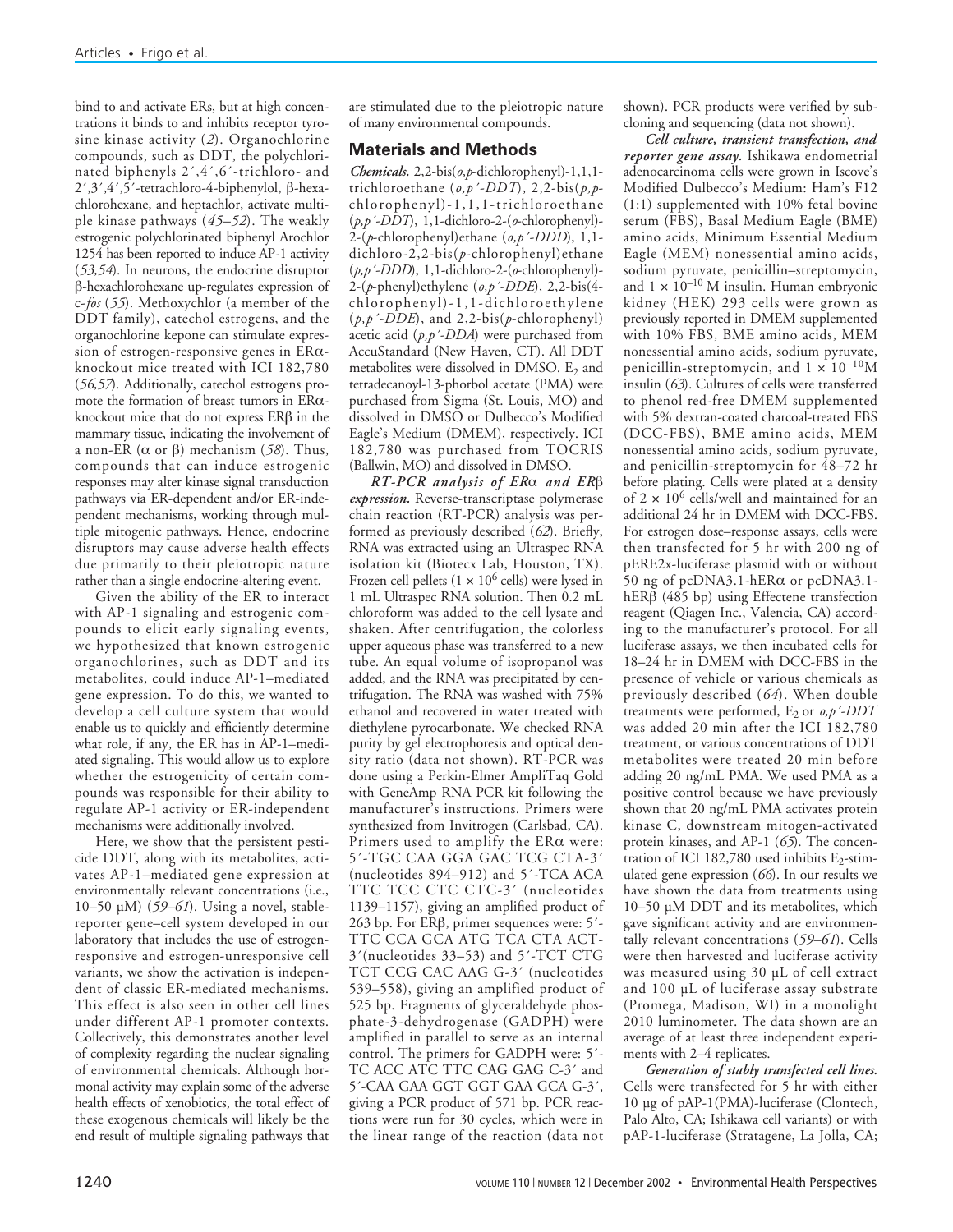HEK 293 cells) along with 1 µg of the neomycin-resistance gene expression vector pcDNA3.1 plasmid using Lipofectamine lipofection reagent (Life Technologies, Gaithersburg, MD) in 75-cm<sup>2</sup> flasks. Fortyeight hours after transfection, we switched cells to a medium containing 400–1,200 µg/mL G418 (Mediatech, Herndon, VA) and maintained them in this medium for 3 weeks until the disappearance of all cells in a control, nontransfected flask and appearance of colonies in the transfected flasks. Colonies were pooled, grown, and tested for luciferase activity by incubation with 20 ng/mL PMA for 24 hr.

*Statistical analysis.* We analyzed data using one-way analysis of variance and post-hoc Tukey's multiple comparisons with GraphPad Prism, version 3.02 (GraphPad Software, Inc., San Diego, CA). We separated the data of each Ishikawa stable cell line into two groups to compare fold activation over negative control (DMSO) and potentiation/inhibition of PMAinduced activity to explore the effects of organochlorines on a tumor promoter-stimulated cascade. Because of large differences in activation in some cases, we used a natural log transformation to obtain normal distribution. Statistically significant changes were determined at the  $p < 0.05$  or  $< 0.001$  level as indicated for each figure or table.

### **Results**

*Ishikawa endometrial cell variants show difference in ER*α *expression.* To determine the difference between the two cell variants, we examined endogenous ERα and ERβ expression. RT-PCR analysis revealed that ERα was detected in Ishikawa(+) cells, but not in Ishikawa(–) cells (Figure 1, lanes 5 and 6). This effect was evident even after 45 cycles of PCR (i.e., the plateau stage; data not shown). ERβ was detected at low levels in both cell variants (Figure 1, lanes 10 and 11). For a biological control comparison, ERα and ERβ expression was demonstrated in other cell lines previously described by our lab and others  $[e.g., ER\alpha+, ER\beta- (MCF-7L)$ (*62,67*) and ERα–, ERβ+ (MDA-MB-231) (*62,67–69*), (MCF-7ADR) (*62,67*)].

*Ishikawa(+) cells, unlike Ishikawa(–) cells, demonstrate estrogen-mediated gene expression.* The difference in estrogen response was measured using a reporter gene assay in which an ERE-luciferase reporter plasmid was transiently transfected into the two Ishikawa cell variants alone or in combination with an hER( $\alpha$  or  $\beta$ ) expression plasmid (Figure 2). Increasing concentrations of  $E_2$  stimulated luciferase activity in Ishikawa(+) cells (Figure 2A), but not in Ishikawa(–) cells, even at 10 nM (Figure 2B). In all experiments where  $E_2$ stimulated luciferase activity, the pure antiestrogen ICI 182,780 (100 nM) inhibited the effects of 10 nM  $E_2$  (data not shown). The responsiveness of the Ishikawa(–) cells could be restored by cotransfection with either an hERα or hERβ expression plasmid, although, overexpression with hERβ consistently produced a lower activity profile. On the other hand, hERβ expression slightly inhibited the



**Figure 1.** RT-PCR characterization of cell types. MBA-MD-231 (lanes 2, 7, and 12), MCF-7ADR (lanes 3, 8, and 13), MCF-7L (lanes 4, 9, and 14), Ishikawa(+) (lanes 5, 10, and 15), and Ishikawa(–) (lanes 6, 11, and 16) were subjected to RT-PCR using primers specific for hERα (lanes 2–6), hERβ (lanes 7–11), or GAPDH (lanes 12–16). Lanes 1 and 17 are size standards.



**Figure 2.** Characterization of estrogen-responsive [Ishikawa(+)] and estrogen-unresponsive [Ishikawa(–)]] cell variants. (*A*) Ishikawa(+) or (*B*) Ishikawa(–) cells were transiently transfected with 200 ng EREluciferase reporter plasmid alone or ERE-luciferase reporter plus 50 ng hER(α or β) expression plasmid. Cells were then treated with increasing concentrations of  $E_2$ . Luciferase activity was measured as described in "Materials and Methods." Results are expressed as fold activation over vehicle. The data shown are the results of at least three experiments with two replicates each. \**p* < 0.05, \*\**p* < 0.001; significant increases from vehicle.

endogenous response of Ishikawa(+) cells (Figure 2A). This phenomenon is consistent with what other laboratories have reported and is a result of the difference in endogenous ER expression (*70–73*). The endogenous low ERβ expression was unable to transmit an estrogenic response (Figure 2B). Hence, the difference in estrogen response between the two Ishikawa cell variants is caused by a loss of ERα expression.

*DDT and its metabolites stimulate AP-1– mediated gene expression in both Ishikawa cell variants.* To examine the effects of the ER on AP-1–mediated gene expression by environmental compounds, we generated from our two Ishikawa cell variants stable cell lines containing an AP-1–responsive promoter linked to a luciferase reporter gene. This allowed us to quickly and efficiently test related cells that varied in their response to estrogen for AP-1–induced activity by various stimuli. Treatment of the estrogen-responsive Ishikawa(AP-1)+ stable cells produced a significant induction of AP-1 activity by all the DDT, DDD, and DDE compounds in a dose-dependent manner at the environmentally relevant concentrations 25 µM and 50 µM (Figure 3A) with 50 µM *o,p´-DDT* being the most potent (4.2-fold). In addition, ICI 182,780 (100 µM) potentiated *o,p´-DDT* (50  $\mu$ M)-induced AP-1 activity 2.6 ± 0.97-fold in Ishikawa(AP-1)+ cells (data not shown), consistent with the findings that ICI 182,780 potentiates AP-1–mediated gene expression (*38*). Surprisingly, however, when the estrogenunresponsive Ishikawa(AP-1)– cells were treated with *o,p´-DDT* and *o,p´-DDD*, we observed a potent activation of AP-1 of roughly 15.5-fold (Figure 3B). This result and the fact that *o,p´-DDD* has virtually no ER binding activity (*19,21*), indicates a non-ER–mediated AP-1 signaling mechanism. *p,p´-DDA*, a metabolite found in humans, had no effect on AP-1 activity. When organochlorine compounds were administered in conjunction with the phorbol ester PMA and compared to percent activation by PMA, potentiation of AP-1 activity was seen in both cell variants, with the Ishikawa(AP-1)– cells once again demonstrating higher-fold stimulation (Figure 3C, D). *o,p* ´DDD in conjuction with PMA gave the greatest AP-1 stimulation at 50 µM in both the Ishikawa(AP-1)+ (7.6 fold) and Ishikawa(AP-1)– (38.1-fold) variants. Again, *p,p´-DDA* did not significantly increase AP-1 activity.

*DDT and its metabolites stimulate AP-1– mediated gene expression in HEK 293 cells under a different AP-1–responsive promoter context.* Next, we further tested this effect in an additional estrogen-unresponsive cell line using a different AP-1–responsive promoter context. HEK 293 cells, which have been shown to be estrogen unresponsive (*63,64,74*)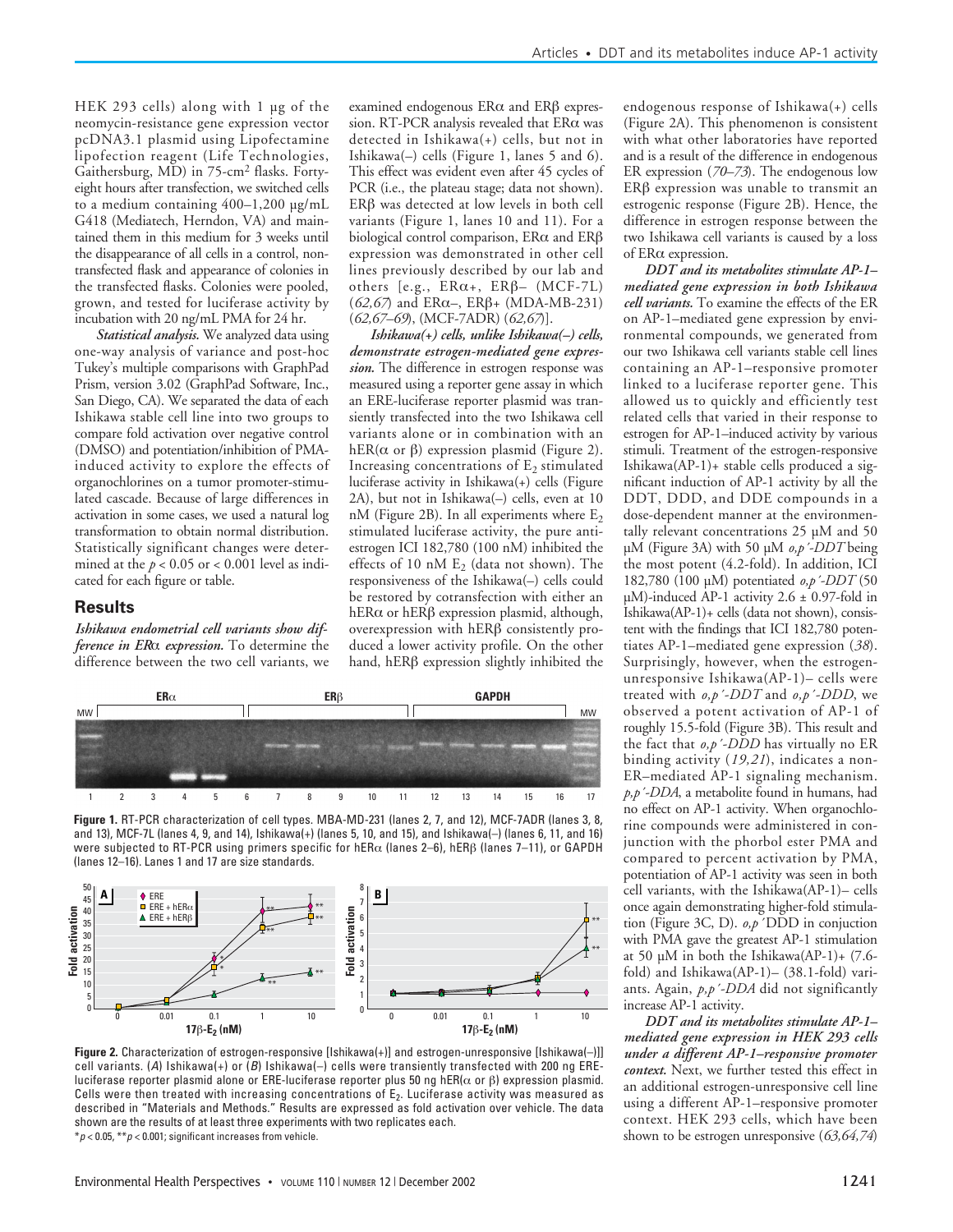were used to make stable cell lines with a different AP-1-luciferase reporter construct integrated into the genome as confirmed above. As with both Ishikawa cell lines, the DDT, DDD, and DDE metabolites in conjunction with PMA all stimulated AP-1 significantly versus control, whereas *p,p´-DDA* could not induce an effect (Figure  $4$ ). Additionally, significant increases were detected at 10 µM for all activating compounds tested, raising the possibility that further testing of multiple cell lines or AP-1–responsive promoters could reveal effects of these compounds at yet lower concentrations. Unlike the Ishikawa cell variants, *o,p´-DDD* displayed lower activity as compared to both *o,p´-DDT* and *p,p´-DDE* in combination with PMA (542, 1,449, and 978% vehicle plus PMA, respectively). A summary of DDT metabolite regulation of AP-1 is shown in Table 1. DDT and its metabolites DDD and DDE are able to consistently activate an AP-1–responsive promoter and potentiate PMA-induced AP-1 activity in multiple cell lines independent of ER status and under different promoter contexts.

# **Discussion**

Organochlorines represent a class of environmental compounds characterized by a chlorinated hydrocarbon backbone motif. These chemicals are found in pesticides, plastics, and industrial wastes and are ubiquitous environmental pollutants (*1,2*). DDT, one of most widely used pesticides until 1973, was banned because of its adverse effects on

wildlife (*1,75*). However, this chemical is still used in many developing countries today and exists at high concentrations along with its metabolites and contaminants throughout the world, including the United States, because of long half-lives in soil, water, and the adipose tissue of animals (*24,28,30,75–77*).

Although DDT and some of its metabolites bind ERs (*16,19,21*), induce egg-shell thinning in raptors (*78,79*), and induce estrogen-like effects in exposed animals and humans (*1,22,25*), the mechanisms of action of this class of synthetic compounds is still not completely understood. Here we have shown that DDT can directly affect the activity of AP-1, an important cell regulatory factor.

To determine whether DDT and its metabolites induced AP-1 activation through an ER-mediated mechanism, we created human endometrial adenocarcinoma Ishikawa stable cell lines containing an AP-1–responsive promoter linked to a luciferase reporter gene. This novel cell system allowed us to evaluate rapidly the signaling effects of a number of environmental compounds. Our Ishikawa variants provide us with the cell culture equivalent of a comparison system similar to the wild-type versus ER-knockout mice. Treatment of the Ishikawa(AP-1)+ cells revealed that the DDTs, DDDs, and DDEs could all significantly stimulate AP-1 activity, with the DDTs and DDDs having the greatest activity on average. Although the DDTs have been demonstrated to have estrogenic activity (*1,19,21*), and hence, may work

though an ER–AP-1–dependent pathway, the nonestrogenic DDDs also stimulated AP-1– mediated gene expression, indicating an alternative signaling mechanism for this class of compounds. Also, not only did treatment of the Ishikawa(AP-1)– cells activate AP-1, but the DDTs appeared to be more potent in this cell line, indicating that DDT and its metabolites can signal AP-1 in an ER-independent mechanism. Again, DDTs and DDDs appeared most potent, whereas in both cell lines the metabolite *p,p´-DDA* gave no significant induction. *p,p´-DDA*, unlike the DDT, DDD, and DDE isoforms, possesses no central chlorines but only a carboxylic acid motif, suggesting the chlorine residues are necessary.



**Figure 4.** AP-1 induction by DDT metabolites in HEK 293 cells. HEK 293 cells containing a stably integrated AP-1-Luc response element were treated for 18–24 hr with vehicle (DMSO) or various DDT metabolites with 20 ng/mL PMA. Luciferase activity was measured as described in "Materials and Methods." Results are expressed as percent DMSO + PMA activity. The data shown are the results of at least three experiments with two replicates each.

\*\**p* < 0.001; significant increases from control.

**Table 1.** Comparison of AP-1 activation by DDT metabolites.

| Treatment           | Ishikawa(+) | Ishikawa(-) |
|---------------------|-------------|-------------|
| DMS0                | $22.9*$     | $17.0*$     |
| o,p´-DDT            | $102.7*$    | $71.3*$     |
| p,p'-DDT            | $100.0*$    | 38.7        |
| o,p´-DDD            | $77.7*$     | $126.3*$    |
| p,p <sup>-DDD</sup> | $60.7*$     | $91.0*$     |
| o,p <sup>-DDE</sup> | $72.3*$     | $21.7*$     |
| p,p'-DDE            | $41.3**$    | $14.5*$     |
| p,p´-DDA            | $23.5*$     | $13.5^{*}$  |
| PMA                 | $100.0*$    | $100.0*$    |
| o,p´-DDT + PMA      | $511.3**$   | $2176.0**$  |
| $p.p'$ -DDT + PMA   | $701.7**$   | $2200.3**$  |
| o.p´-DDD + PMA      | 759.3*#     | $3810.7**$  |
| $p, p'$ -DDD + PMA  | $434.0**$   | $1765.7**$  |
| o.p´-DDE + PMA      | $312.0**$   | $1195.0**$  |
| p,p´-DDE + PMA      | $303.7**$   | 1506.3*#    |
| $p, p - DDA + PMA$  | $79.7*$     | $106.0*$    |

Chemicals were tested for induction of AP-1 activity with or without 20 ng/mL PMA. Concentrations shown are 50 µM for all DDT metabolites. Data shown are the means from at least three different experiments with two replicates each and are represented as percent PMA activity. \*Significantly different from control (DMSO) (*p* < 0.05). #Significantly different from 20 ng/mL PMA treatment  $(p < 0.05)$ 

#### 800 \*\* \*\* \*\* **A B** Normalized RLUs **Normalized RLUs Normalized RLUs** 1,600 \*\* 600 \*\* 1,200 \*\* \*\* 400 \*\* \*\* 800 \*\* \*\* \*  $200$ \*\* 400 \* **P.** P. P. P. P. P. D. 0 0 OMSO 4 PMA OM<sub>SO</sub> **SPMP** 25 W *o*,*p*'-DDT 50 µM *p*,*p*'-DDT 25 µM **p,**<br>p,p'-DDT 50 p,pDP,pDD<br>p,p'-DDT 50 p,p'-DDDD 50 p,p *p*,*p*'-DDD 50 µM *p*,*p*'-DDD 25 µM **P**, p (p)<br>D, p (p) (p)<br>D, p (p) (p) (p) **p,**<br>*p,p*'-DDE 50 µM<br>p,p'-DDE 50 µM *p*,*p*'-DDA 10 µM *p*,*p*'-DDA 50 µM OMSO 4 PMA OMS<sub>O</sub> **PORTAL 25 WAS p**, *p*,p'-DDT 25 µM<br>DT 25 µM 25 12 µM **Ph**<br>DT-SODD 50 50 µM<br>0,p'-DDD 50 pM p,p'-DD,p'-DD,p'-DD,p'-DD,<br>p'-DDDDD-DD,pD,p'-DD,p<br>p'-DDDDD-DD,p'-DD,p'-DD,p *p,p'-*DDE 25 µM *p,p'-*DDE 50 µM *p,p'-*DDA 10 µM *p,p'-*DDA 50 µM 1,000 5,000 \*\* \*\* **C D** \*\* 0 **Vehicle + PMA (%) Vehicle + PMA (%)** 4,000 800 3,000 600 \*\* \*\* \*\* \*\* 2,000 \*\* 400 \*\* \*\* \*\* \*\* \*\* \* 200 1,000 \*\* \*\* \*\* <del>\*</del> \*\* \* \* OMSO + PMA DMSO + PMA *o,p'-*DDT 25 <sup>µ</sup>M + PMA *p,p'-*DDT 25 µM + PMA *o,p'-*DDT 50 <sup>µ</sup>M + PMA *p,p'-*DDT 50 µM + PMA *o,p'-*DDD 25 <sup>µ</sup>M + PMA *o,p'-*DDD 50 <sup>µ</sup>M + PMA **P,p** - P,p - P,p - P,p - P,p - P,p - P,p - P,p - P,p - P,p - P,p - P,p - P,p - P,p - P,p - P,p - P,p - P,p - P,p<br>P,p - P,p - P,p - P,p - P,p - P,p - P,p - P,p - P,p - P,p - P,p - P,p - P,p - P,p - P,p - P,p - P,p - P,p *o,p'-*DDE 25 <sup>µ</sup>M + PMA *o,p'-*DDE 50 <sup>µ</sup>M + PMA *p,p'-*DDE 25 µM + PMA *p,p'-*DDE 50 µM + PMA *p,p'-*DDA 10 µM + PMA *p,p'-*DDA 50 µM + PMA **ON DO 25 UM 25 µM 25 µM + PMA**<br>OMBO 25 µM + PMA + PMA<br>O,p O,p + PMA + PMA + PMA<br>O,p O,p + PMA + PMA + PMA *p,p'-*DDT 25 µM + PMA *p,p'-*DDT 50 µM + PMA *o,p'-*DDD 50 <sup>µ</sup>M + PMA *p,p'-*DDD 50 µM + PMA *p,p'-*DDD 25 µM + PMA *p,p'-*DDE 25 µM + PMA *p,p'-*DDE 50 µM + PMA *p,p'-*DDA 10 µM + PMA *p,p'-*DDA 50 µM + PMA **O,P** as the part of the **CONTRACTOR O,P'-DO E 25 HM + PMA**

2,000

**Figure 3.** AP-1 induction by DDT metabolites in Ishikawa cells. (*A,C*) Ishikawa(+) and (*B,D*) Ishikawa(–) cells containing a stably integrated AP-1-Luc response element were treated for 18–24 hr with vehicle (DMSO) or various DDT metabolites with (*C,D*) or without (*A,B*) 20 ng/mL PMA. Luciferase activity was measured as described in "Materials and Methods." Results are expressed as relative light units (RLUs) normalized to vehicle (*A,B*) or percent DMSO + PMA activity (*C,D*). The data shown are the results of at least three experiments with two replicates each. \**p* < 0.05, \*\**p* < 0.001; significant increases from control.

1242 VOLUME <sup>110</sup><sup>|</sup> NUMBER <sup>12</sup><sup>|</sup> December 2002 • Environmental Health Perspectives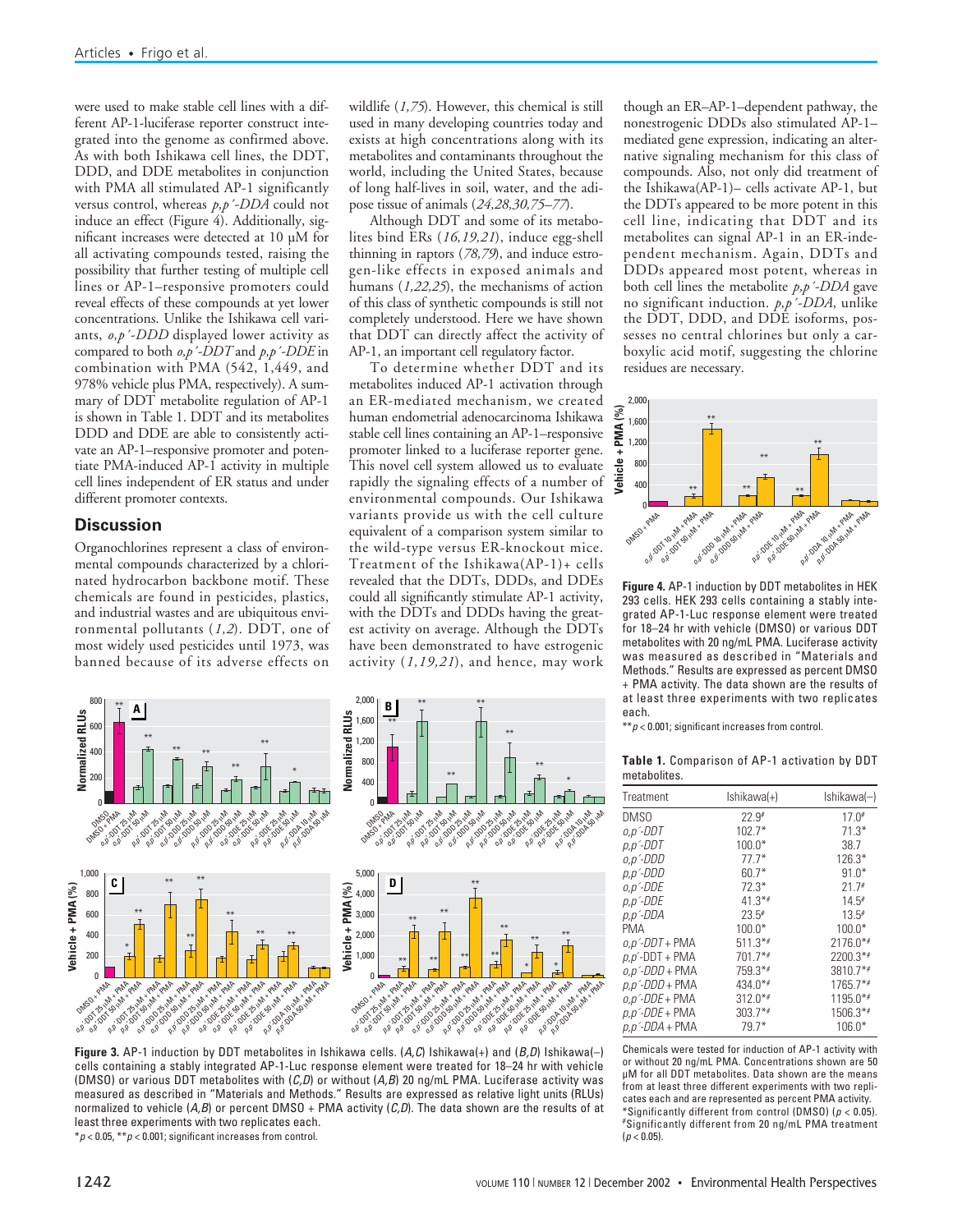Often, late-stage endocrine cancers grow in the absence of hormones (*80–82*), indicating the potential up-regulation of some other cell survival/cell signaling mechanisms. Because our estrogen-unresponsive cells give a stronger AP-1 activation, it is possible that the AP-1 signaling mechanisms have been up-regulated to compensate for the loss of responsiveness to estrogen. Regardless of which variant is tested, treatment of cells in combination with the tumor promoter PMA revealed that DDT and its metabolites potentiate AP-1 activity well beyond PMA alone. This effect could also be seen in HEK 293 cells using a different AP-1– responsive promoter, indicating that DDTs additionally stimulate AP-1 in both other estrogen-unresponsive cell lines and under different promoter contexts, demonstrating the prevalence and diversity of this environmental signaling process. Significant increases in AP-1 activity were seen at lower concentrations in the HEK 293 cells, suggesting that different cell or AP-1 promoter contexts would reveal that the DDTs could signal AP-1 at more widespread concentrations. The potentiation could signify the involvement of a DDT–AP-1 signaling cascade different from tumor promoter-induced AP-1 activation. Future experiments will determine the kind of signal (i.e., proliferation, stress, etc.) these organochlorines are sending to the cell and how they are signaling AP-1.

Recently, compounds of the DDT family have been reported to affect a number of AP-1 regulated genes *in vivo*. Diel et al. (*83*) reported that ovariectomized rats treated with *o,p´-DDT* reduced the expression of clusterin, which plays an important role in apoptosis, similar to AP-1. The promoter region of the clusterin gene contains two functional AP-1 sites (*84*). In this situation, *o,p´-DDT* could potentiate members of the Jun and Fos families of proteins that have more inhibitory effects toward AP-1–regulated gene expression (e.g., JunB, Fra-1, Fra-2) and hence inhibit expression of the clusterin gene, leading to a more proliferative phenotype. This would help explain the results demonstrating the ability of *o,p´-DDT* to significantly increase uterine growth similar to  $E<sub>2</sub>$ , despite poorly binding to the ER and displaying a different gene expression pattern in the uterus than E2 (*83,85*). Ghosh et al. (*56*) demonstrated in ERα-knockout mice that methoxychlor, but not  $E_2$ , could still stimulate estrogen responsive lactoferrin and glucose-6 phosphate dehydrogenase mRNAs in the mouse uterus despite the addition of the pure antiestrogen ICI 182,780, indicating a non-ER ( $\alpha$  or β) mechanism. In addition, Das et al. (*86*) demonstrated that mice treated with *p,p´-DDD*, which has no ER-binding ability, also increases lactoferrin expression, regardless of the presence of ICI 182,780. Both the lactoferrin and glucose-6-phosphate dehydrogenase

genes contain complex promoters that are responsive to multiple stimuli, such as epidermal growth factor, PMA, transforming growth factor- $\alpha$ , that also potentiate AP-1 activity (*87*). In fact, the yeast homologue of the human c-*Jun*, YAP-1/PAR1, potentiates glucose-6-phosphate dehydrogenase activity (*88*). Further support for this comes from the fact that the lactoferrin promoter contains an AP-1–like element that has been shown to bind the AP-1 protein (*6*). Collectively, these *in vivo* observations combined with our *in vitro* data strongly suggest that organochlorine compounds such as DDT regulate gene expression through multiple elements present in the promoter regions of various genes.

AP-1 activation has become a marker for a number of effects elicited initially at the plasma membrane. External stimuli such as growth factors, hormones, ultraviolet irradiation, heavy metals, and even mechanical stress have been implicated in the induction of AP-1 (*5,7,89–91*). For example, epidermal growth factor binds to its tyrosine kinase receptor located at the plasma membrane, initiating a signaling cascade that results in the up-regulation of AP-1 activity (*3*). Estrogen has been implicated in a number of early signaling effects including activation of G-protein–coupled receptors and  $Ca^{2+}$  spikes (*92–94*). Cadmium stimulates AP-1–mediated gene expression through an ER-associated process (*95,96*), further hinting at the role of AP-1 as a potential environmental sensor. Additionally, treatment with cadmium, or other environmental estrogens such as bisphenol A and diethylstilbestrol, has been linked to alterations at the membrane level, leading to activation of specific signaling cascades (*97,98*). These responses are thought to be mediated through plasma membrane receptors. The effect we have reported here suggests that organochlorine compounds, such as DDT and its metabolites, may stimulate early membrane responses, similar to other extracellular stresses, leading to gene expression.

Here we demonstrated a novel effect of the DDTs using a new, stable-cell reporter-gene system. The pleiotropic nature of these organochlorines is revealed in their ability to stimulate expression from a classic ERE promoter element (*2,19*), activate receptor tyrosine kinases as well as multiple kinase pathways (45,47,48,50,51), inhibit L-type Ca<sup>2+</sup> channels (*99,100*) and, as shown here, their capacity to stimulate AP-1 activity through non-ER–mediated mechanisms. Thus, just as the ER appears to be a convergent point for multiple cellular signals such as ligands (*38,101*), growth factors (*102–104*), and cell survival signals (*105*), AP-1 may function as a transcriptional mediator of various signaling pathways. Environmental compounds may adversely affect the physiology of a cell by mimicking aspects of its molecular endocrine system. Likewise, compounds may co-opt the cell's physiology by altering other cell signal regulators. Collectively, this may represent a new approach to environmental toxicology in which we go beyond cell damage to molecular modulators of cell responses.

#### **REFERENCES AND NOTES**

- 1. Ahlborg UG, Lipworth L, Titus-Ernstoff L, Hsieh CC, Hanberg A, Baron J, Trichopoulos D, Adami HO. Organochlorine compounds in relation to breast cancer, endometrial cancer, and endometriosis: an assessment of the biological and epidemiological evidence. Crit Rev Toxicol 25:463–531 (1995).
- 2. Korach KS, Davis VL, Curtis SW, Bocchinfuso WP. Xenoestrogens and estrogen receptor action. In: Endocrine Toxicology (Thomas JA, Colby HD, eds). London:Taylor & Francis, 1997;181–211.
- Schlessinger J. Cell signaling by receptor tyrosine kinases. Cell 103:211–225 (2000).
- 4. Hsu TC, Young MR, Cmarik J, Colburn NH. Activator protein 1 (AP-1)- and nuclear factor kappaB (NF-kappaB) dependent transcriptional events in carcinogenesis. Free Radic Biol Med 28:1338–1348 (2000).
- 5. Wisdom R. AP-1: one switch for many signals. Exp Cell Res 253:180–185 (1999).
- Shi H, Teng CT. Characterization of a mitogen-response unit in the mouse lactoferrin gene promoter. J Biol Chem 269:12973–12980 (1994).
- 7. Kushner PJ, Agard DA, Greene GL, Scanlan TS, Shiau AK, Uht RM, Webb P. Estrogen receptor pathways to AP-1. J Steroid Biochem Mol Biol 74:311–317 (2000).
- 8. Giordano A, Avantaggiati ML. p300 and CBP: partners for life and death. J Cell Physiol 181:218–230 (1999).
- 9. Lee SK, Kim JH, Lee YC, Cheong J, Lee JW. Silencing mediator of retinoic acid and thyroid hormone receptors, as a novel transcriptional corepressor molecule of activating protein-1, nuclear factor-kappaB, and serum response factor. J Biol Chem 275:12470–12474 (2000).
- 10. Wisdom R, Johnson RS, Moore C. c-Jun regulates cell cycle progression and apoptosis by distinct mechanisms. Embo J 18:188–197 (1999).
- 11. Brown JR, Nigh E, Lee RJ, Ye H, Thompson MA, Saudou F, Pestell RG, Greenberg ME. Fos family members induce cell cycle entry by activating cyclin D1. Mol Cell Biol 18:5609–5619 (1998).
- 12. Hibi M, Lin A, Smeal T, Minden A, Karin M. Identification of an oncoprotein- and UV-responsive protein kinase that binds and potentiates the c-Jun activation domain. Genes Dev 7:2135–2148 (1993).
- 13. Li XR, Chong AS, Wu J, Roebuck KA, Kumar A, Parrillo JE, Rapp UR, Kimberly RP, Williams JW, Xu X. Transcriptional regulation of Fas gene expression by GA-binding protein and AP-1 in T cell antigen receptor.CD3 complex-stimulated T cells. J Biol Chem 274:35203–35210 (1999).
- 14. Sawai H, Okazaki T, Yamamoto H, Okano H, Takeda Y, Tashima M, Sawada H, Okuma M, Ishikura H, Umehara H, et al. Requirement of AP-1 for ceramide-induced apoptosis in human leukemia HL-60 cells. J Biol Chem 270:27326–27331 (1995).
- 15. Wang Q, Ji Y, Wang X, Evers BM. Isolation and molecular characterization of the 5´-upstream region of the human TRAIL gene. Biochem Biophys Res Commun 276:466–471 (2000).
- 16. Kupfer D, Bulger WH. Interactions of chlorinated hydrocarbons with steroid hormones. Fed Proc 35:2603–2608 (1976).
- 17. Crews D, Willingham E, Skipper JK. Endocrine disruptors: present issues, future directions. Q Rev Biol 75:243–260 (2000).
- 18. Matthews J, Celius T, Halgren R, Zacharewski T. Differential estrogen receptor binding of estrogenic substances: a species comparison. J Steroid Biochem Mol Biol 74:223–234 (2000).
- 19. Kuiper GG, Lemmen JG, Carlsson B, Corton JC, Safe SH, van der Saag PT, van der Burg B, Gustafsson JA. Interaction of estrogenic chemicals and phytoestrogens with estrogen receptor beta. Endocrinology 139:4252–4263 (1998).
- 20. Jaga K. What are the implications of the interaction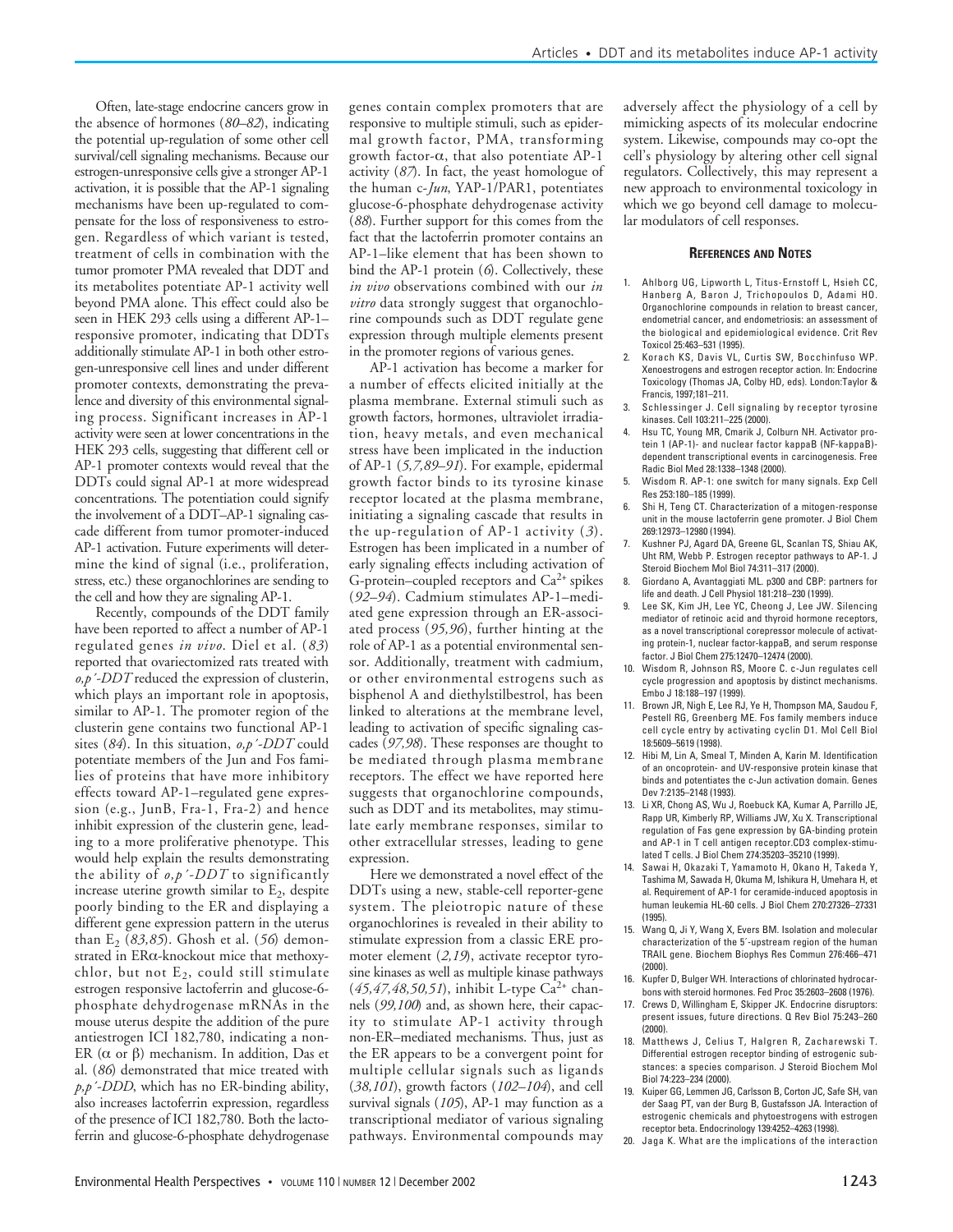between DDT and estrogen receptors in the body? Med Hypotheses 54:18–25 (2000).

- 21. Klotz DM, Beckman BS, Hill SM, McLachlan JA, Walters MR, Arnold SF. Identification of environmental chemicals with estrogenic activity using a combination of in vitro assays. Environ Health Perspect 104:1084–1089 (1996).
- 22. Gulledge CC, Burow ME, McLachlan JA. Endocrine disruption in sexual differentiation and puberty. What do pseudohermaphroditic polar bears have to do with the practice of pediatrics? Pediatr Clin N Am 48:1223–1240 (2001).
- 23. Fry DM, Toone CK. DDT-induced feminization of gull embryos. Science 213:922–924 (1981).
- 24. Tyler CR, Jobling S, Sumpter JP. Endocrine disruption in wildlife: a critical review of the evidence. Crit Rev Toxicol 28:319–361 (1998).
- 25. Guillette LJ Jr, Gross TS, Masson GR, Matter JM, Percival HF, Woodward AR. Developmental abnormalities of the gonad and abnormal sex hormone concentrations in juvenile alligators from contaminated and control lakes in Florida. Environ Health Perspect 102:680–688 (1994).
- 26. Guillette LJ Jr, Woodward AR, Crain DA, Pickford DB, Rooney AA, Percival HF. Plasma steroid concentrations and male phallus size in juvenile alligators from seven Florida lakes. Gen Comp Endocrinol 116:356–372 (1999).
- 27. Willingham E, Crews D. Sex reversal effects of environmentally relevant xenobiotic concentrations on the redeared slider turtle, a species with temperature-dependent sex determination. Gen Comp Endocrinol 113:429–435 (1999).
- 28. Wolff MS, Toniolo PG, Lee EW, Rivera M, Dubin N. Blood levels of organochlorine residues and risk of breast cancer. J Natl Cancer Inst 85:648–652 (1993).
- 29. Safe SH, Zacharewski T. Organochlorine exposure and risk for breast cancer. Prog Clin Biol Res 396:133–145 (1997).
- 30. Cocco P, Kazerouni N, Zahm SH. Cancer mortality and environmental exposure to DDE in the United States. Environ Health Perspect 108:1–4 (2000).
- 31. Hruska KS, Furth PA, Seifer DB, Sharara FI, Flaws JA. Environmental factors in infertility. Clin Obstet Gynecol 43:821–829 (2000).
- 32. Vandelac L, Bacon MH. Will we be taught ethics by our clones? The mutations of the living, from endocrine disruptors to genetics. Baillieres Best Pract Res Clin Obstet Gynaecol 13:571–592 (1999).
- 33. Rier SE, Martin DC, Bowman RE, Dmowski WP, Becker JL. Endometriosis in rhesus monkeys (*Macaca mulatta*) following chronic exposure to 2,3,7,8-tetrachlorodibenzo-*p*dioxin. Fundam Appl Toxicol 21:433–441 (1993).
- 34. Korrick SA, Chen C, Damokosh AI, Ni J, Liu X, Cho SI, Altshul L, Ryan L, Xu X. Association of DDT with spontaneous abortion: a case-control study. Ann Epidemiol 11:491–496 (2001).
- 35. Beard J, Marshall S, Jong K, Newton R, Triplett-McBride T, Humphries B, Bronks R. 1,1,1-trichloro-2,2-bis (*p*chlorophenyl)-ethane (DDT) and reduced bone mineral density. Arch Environ Health 55:177–180 (2000).
- 36. Skakkebaek NE, Rajpert-De Meyts E, Jorgensen N, Carlsen E, Petersen PM, Giwercman A, Andersen AG, Jensen TK, Andersson AM, Muller J. Germ cell cancer and disorders of spermatogenesis: an environmental connection? Apmis 106:3–11 (1998).
- 37. Metz R, Kouzarides T, Bravo R. A C-terminal domain in FosB, absent in FosB/SF and Fra-1, which is able to interact with the TATA binding protein, is required for altered cell growth. Embo J 13:3832–3842 (1994).
- 38. Paech K, Webb P, Kuiper GG, Nilsson S, Gustafsson J, Kushner PJ, Scanlan TS. Differential ligand activation of estrogen receptors ERalpha and ERbeta at AP1 sites. Science 277:1508–1510 (1997).
- 39. Webb P, Nguyen P, Valentine C, Lopez GN, Kwok GR, McInerney E, Katzenellenbogen BS, Enmark E, Gustafsson JA, Nilsson S, et al. The estrogen receptor enhances AP-1 activity by two distinct mechanisms with different requirements for receptor transactivation functions. Mol Endocrinol 13:1672–1685 (1999).
- 40. Duan R, Porter W, Safe S. Estrogen-induced c-*fos* protooncogene expression in MCF-7 human breast cancer cells: role of estrogen receptor Sp1 complex formation. Endocrinology 139:1981–1990 (1998).
- 41. Duan R, Xie W, Safe S. Estrogen receptor-mediated activation of the serum response element in MCF-7 cells through MAPK-dependent phosphorylation of Elk-1. J Biol Chem 276:11590–11598 (2001).
- 42. Boettger-Tong HL, Murthy L, Stancel GM. Cellular pattern

of c-*fos* induction by estradiol in the immature rat uterus. Biol Reprod 53:1398–1406 (1995).

- 43. Iguchi T, Fukazawa Y, Bern HA. Effects of sex hormones on oncogene expression in the vagina and on development of sexual dimorphism of the pelvis and anococcygeus muscle in the mouse. Environ Health Perspect 103(suppl 7):79–82 (1995).
- 44. Makela S, Santti R, Salo L, McLachlan JA. Phytoestrogens are partial estrogen agonists in the adult male mouse. Environ Health Perspect 103(suppl 7):123–127 (1995).
- 45. Tessier DM, Matsumura F. Increased ErbB-2 tyrosine kinase activity, MAPK phosphorylation, and cell proliferation in the prostate cancer cell line LNCaP following treatment by select pesticides. Toxicol Sci 60:38–43 (2001).
- 46. Ramamoorthy K, Vyhlidal C, Wang F, Chen I, Safe S, McDonnell DP, Leonard LS, Gaido KW. Additive estrogenic activities of a binary mixture of 2´,4´,6´-trichloroand 2´,3´,4´,5´-tetrachloro-4-biphenylol. Toxicol Appl Pharmacol 147:93–100 (1997).
- 47. Hatakeyama M, Matsumura F. Correlation between the activation of Neu tyrosine kinase and promotion of foci formation induced by selected organochlorine compounds in the MCF-7 model system. J Biochem Mol Toxicol 13:296–302 (1999).
- 48. Enan E, Matsumura F. Activation of c-Neu tyrosine kinase by *o,p*´-DDT and beta-HCH in cell-free and intact cell preparations from MCF-7 human breast cancer cells. J Biochem Mol Toxicol 12:83–92 (1998).
- 49. Chuang LF, Chuang RY. Heptachlor and the mitogenactivated protein kinase module in human lymphocytes. Toxicology 128:17–23 (1998).
- 50. Shen K, Novak RF. DDT stimulates c-erbB2, c-met, and STATS tyrosine phosphorylation, Grb2-Sos association, MAPK phosphorylation, and proliferation of human breast epithelial cells. Biochem Biophys Res Commun 231:17–21 (1997).
- 51. Shen K, Novak RF. Differential effects of aroclors and DDT on growth factor gene expression and receptor tyrosine kinase activity in human breast epithelial cells. Adv Exp Med Biol 407:295–302 (1997).
- 52. Bagchi D, Bagchi M, Tang L, Stohs SJ. Comparative *in vitro* and *in vivo* protein kinase C activation by selected pesticides and transition metal salts. Toxicol Lett 91:31–37 (1997).
- 53. Shekhar PV, Werdell J, Basrur VS. Environmental estrogen stimulation of growth and estrogen receptor function in preneoplastic and cancerous human breast cell lines. J Natl Cancer Inst 89:1774–1782 (1997).
- 54. Mousa MA, Ganey PE, Quensen JF III, Madhukar BV, Chou K, Giesy JP, Fischer LJ, Boyd SA. Altered biologic activities of commercial polychlorinated biphenyl mixtures after microbial reductive dechlorination. Environ Health Perspect 106(suppl 6):1409–1418 (1998).
- 55. Barron S, Serratosa J, Tusell JM. Regulation of c-*fos* expression by convulsants and hexachlorocyclohexane isomers in primary cultures of cortical neurons. J Neurochem 64:1708–1714 (1995).
- 56. Ghosh D, Taylor JA, Green JA, Lubahn DB. Methoxychlor stimulates estrogen-responsive messenger ribonucleic acids in mouse uterus through a non-estrogen receptor (non-ER) alpha and non-ER beta mechanism. Endocrinology 140:3526–3533 (1999).
- 57. Das SK, Taylor JA, Korach KS, Paria BC, Dey SK, Lubahn DB. Estrogenic responses in estrogen receptor-alpha deficient mice reveal a distinct estrogen signaling pathway. Proc Natl Acad Sci USA 94:12786–12791 (1997).
- 58. Devanesan P, Santen RJ, Bocchinfuso WP, Korach KS, Rogan EG, Cavalieri E. Catechol estrogen metabolites and conjugates in mammary tumors and hyperplastic tissue from estrogen receptor-alpha knock-out (ERKO)/Wnt-1 mice: implications for initiation of mammary tumors. Carcinogenesis 22:1573–1576 (2001).
- 59. Falconer RL, Bidleman TF, Szeto SY. Chiral pesticides in soils of the Fraser Valley, British Columbia. J Agric Food Chem 45:1946–1951 (1997).
- Aigner EJ, Leone AD, Falconer RL. Concentrations and enantiomeric ratios of organochlorine pesticides in soils from the U.S. corn belt. Environ Sci Technol 32:1162–1168 (1998).
- 61. U.S.G.S. Summary Statistics for Organochlorine Compounds in Whole Fish, Vols 1992–1998. Washington, DC:U.S. Geological Survey, 2001.
- 62. Burow ME, Weldon CB, Chiang TC, Tang Y, Collins-Burow BM, Rolfe K, Li S, McLachlan JA, Beckman BS. Differences in protein kinase C and estrogen receptor alpha, beta

expression and signaling correlate with apoptotic sensitivity of MCF-7 breast cancer cell variants. Int J Oncol 16:1179–1187 (2000).

- 63. Collins-Burow BM, Burow ME, Duong BN, McLachlan JA. Estrogenic and antiestrogenic activities of flavonoid phytochemicals through estrogen receptor binding-dependent and -independent mechanisms. Nutr Cancer 38:229–244 (2000).
- 64. Burow ME, Boue SM, Collins-Burow BM, Melnik LI, Duong BN, Carter-Wientjes CH, Li S, Wiese TE, Cleveland TE, McLachlan JA. Phytochemical glyceollins, isolated from soy, mediate antihormonal effects through estrogen receptor alpha and beta. J Clin Endocrinol Metab 86:1750–1758 (2001).
- 65. Burow ME, Weldon CB, Collins-Burow BM, Ramsey N, McKee A, Klippel A, McLachlan JA, Clejan S, Beckman BS. Cross-talk between phosphatidylinositol 3-kinase and sphingomyelinase pathways as a mechanism for cell survival/death decisions. J Biol Chem 275:9628–9635 (2000).
- 66. Burow ME, Tang Y, Collins-Burow BM, Krajewski S, Reed JC, McLachlan JA, Beckman BS. Effects of environmental estrogens on tumor necrosis factor alpha-mediated apoptosis in MCF-7 cells. Carcinogenesis 20:2057–2061 (1999).
- 67. Thompson EW, Paik S, Brunner N, Sommers CL, Zugmaier G, Clarke R, Shima TB, Torri J, Donahue S, Lippman ME, et al. Association of increased basement membrane invasiveness with absence of estrogen receptor and expression of vimentin in human breast cancer cell lines. J Cell Physiol 150:534–544 (1992).
- 68. MacGregor Schafer J, Liu H, Levenson AS, Horiguchi J, Chen Z, Jordan VC. Estrogen receptor alpha mediated induction of the transforming growth factor alpha gene by estradiol and 4-hydroxytamoxifen in MDA-MB-231 breast cancer cells. J Steroid Biochem Mol Biol 78:41–50 (2001).
- 69. Yoon K, Pallaroni L, Stoner M, Gaido K, Safe S. Differential activation of wild-type and variant forms of estrogen receptor alpha by synthetic and natural estrogenic compounds using a promoter containing three estrogenresponsive elements. J Steroid Biochem Mol Biol 78:25–32 (2001).
- 70. Tyulmenkov VV, Jernigan SC, Klinge CM. Comparison of transcriptional synergy of estrogen receptors alpha and beta from multiple tandem estrogen response elements. Mol Cell Endocrinol 165:151–161 (2000).
- 71. Tyulmenkov VV, Klinge CM. Estrogen receptors alpha and beta exhibit different estradiol and estrogen response element binding in the presence of nonspecific DNA. Arch Biochem Biophys 390:253–264 (2001).
- 72. Hall JM, McDonnell DP. The estrogen receptor beta-isoform (ERbeta) of the human estrogen receptor modulates ERalpha transcriptional activity and is a key regulator of the cellular response to estrogens and antiestrogens. Endocrinology 140:5566–5578 (1999).
- 73. McInerney EM, Weis KE, Sun J, Mosselman S, Katzenellenbogen BS. Transcription activation by the human estrogen receptor subtype beta (ER beta) studied with ER beta and ER alpha receptor chimeras. Endocrinology 139:4513–4522 (1998).
- 74. Cerillo G, Rees A, Manchanda N, Reilly C, Brogan I, White A, Needham M. The oestrogen receptor regulates NFkappaB and AP-1 activity in a cell-specific manner. J Steroid Biochem Mol Biol 67:79–88 (1998).
- 75. Ware GW. An Introduction to Insecticides. Minneapolis, MN:University of Minnesota Press, 2001.
- 76. Mitra J, Raghu K. Long-term DDT pollution in tropical soils: effect of DDT and degradation products on soil microbial activities leading to soil fertility. Bull Environ Contam Toxicol 60:585–591 (1998).
- 77. ATSDR. Toxicological Profile for 4,4´-DDT, 4,4´-DDE, 4,4´- DDD. Atlanta, GA:Agency for Toxic Substances and Disease Registry, 1992.
- 78. Sundlof SF, Forrester DJ, Thompson NP, Collopy MW. Residues of chlorinated hydrocarbons in tissues of raptors in Florida. J Wildl Dis 22:71–82 (1986).
- Provini A, Galassi S. Polychlorinated biphenyls and chlorinated pesticides in bird eggs from Calabria (southern Italy). Ecotoxicol Environ Saf 43:91–97 (1999).
- 80. Flanagan L, Van Weelden K, Ammerman C, Ethier SP, Welsh J. SUM-159PT cells: a novel estrogen independent human breast cancer model system. Breast Cancer Res Treat 58:193–204 (1999).
- 81. Jenster G. Ligand-independent activation of the androgen receptor in prostate cancer by growth factors and cytokines. J Pathol 191:227–228 (2000).